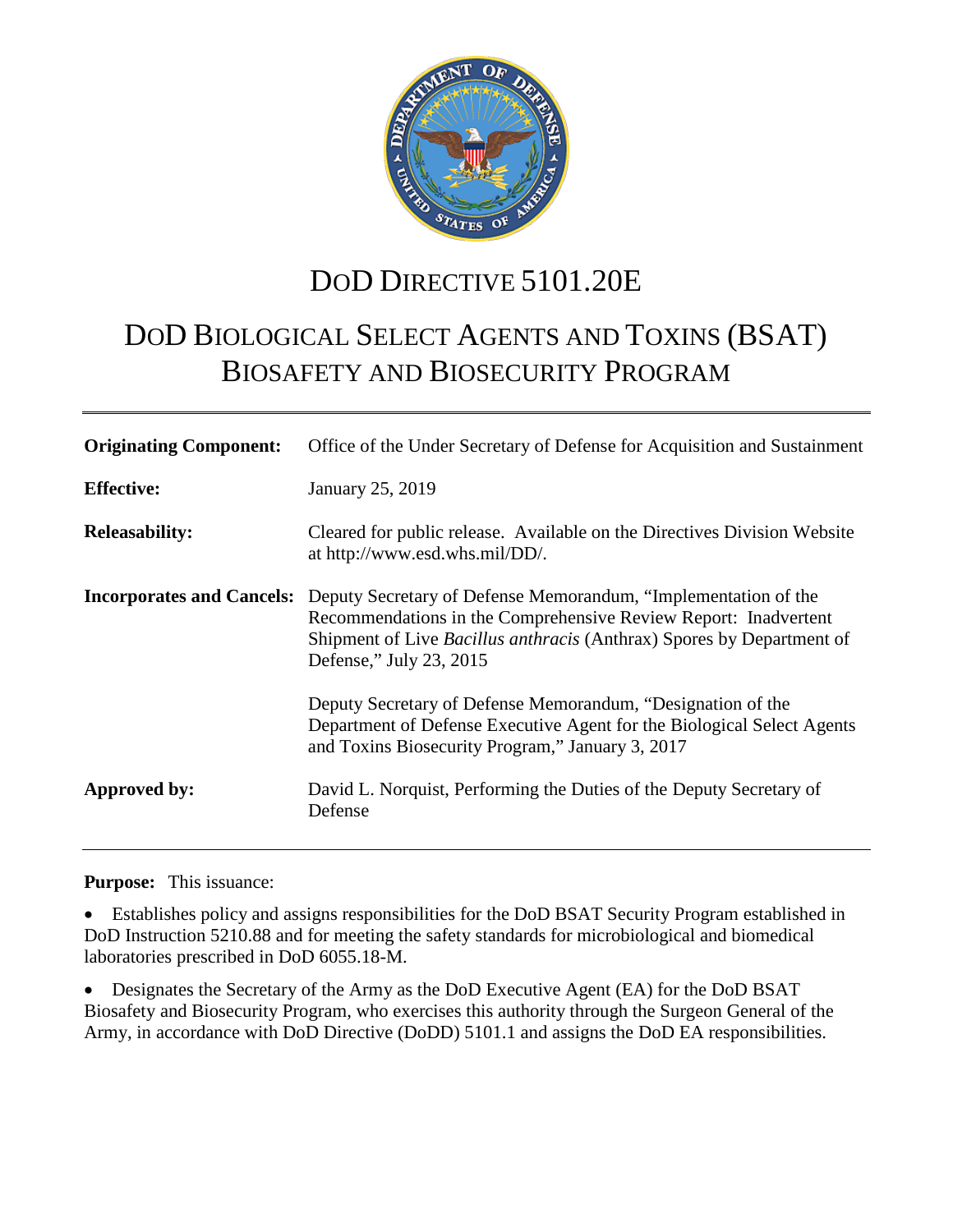## **TABLE OF CONTENTS**

| 2.1. Under Secretary of Defense for Acquisition and Sustainment (USD(A&S)) 4      |  |
|-----------------------------------------------------------------------------------|--|
| 2.2. Assistant Secretary of Defense for Nuclear, Chemical, and Biological Defense |  |
|                                                                                   |  |
|                                                                                   |  |
|                                                                                   |  |
|                                                                                   |  |
|                                                                                   |  |
|                                                                                   |  |
|                                                                                   |  |
|                                                                                   |  |
|                                                                                   |  |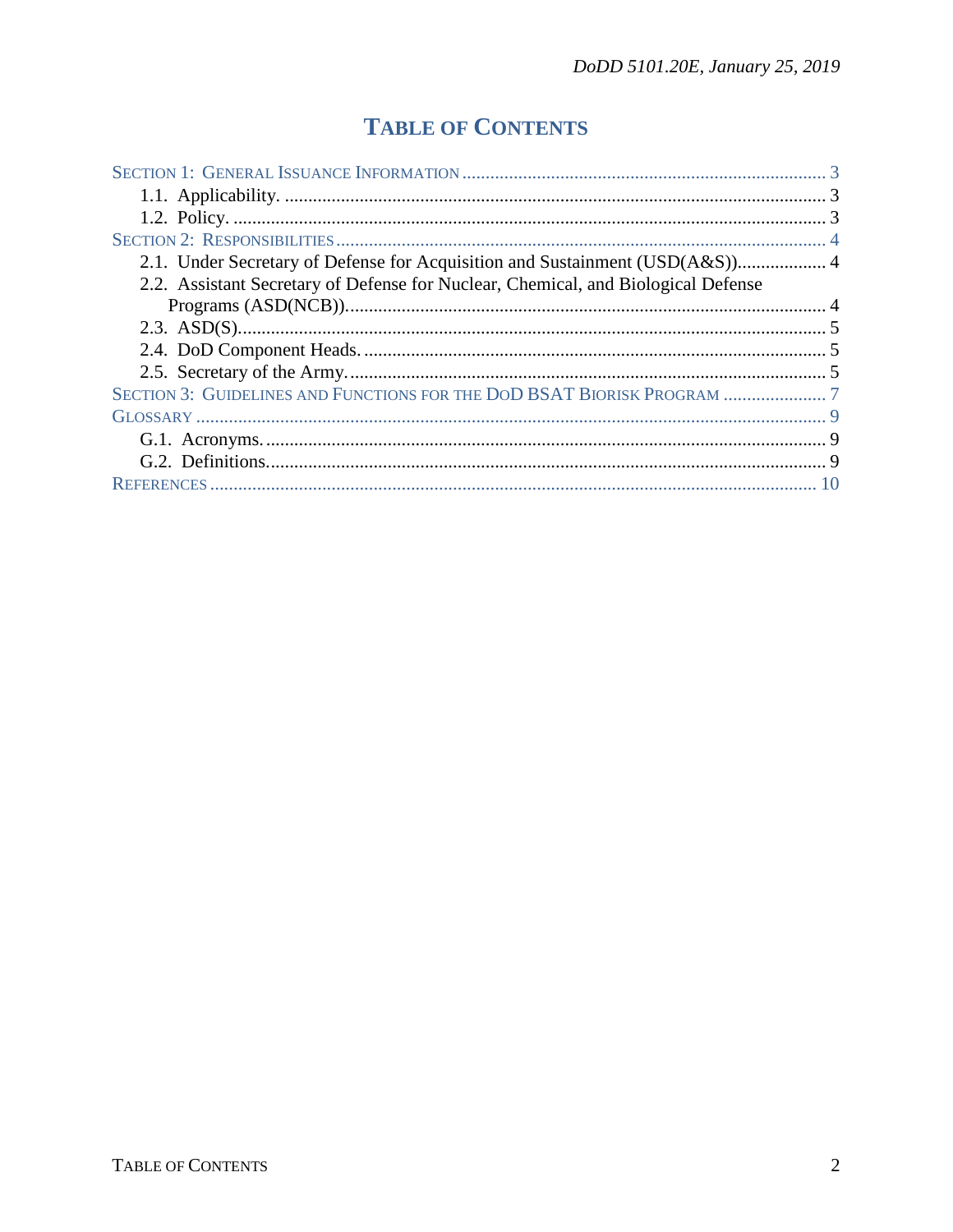## **SECTION 1: GENERAL ISSUANCE INFORMATION**

<span id="page-2-1"></span><span id="page-2-0"></span>**1.1. APPLICABILITY.** This issuance applies to OSD, the Military Departments, the Office of the Chairman of the Joint Chiefs of Staff and the Joint Staff, the Combatant Commands, the Office of the Inspector General of the Department of Defense, the Defense Agencies, the DoD Field Activities, and all other organizational entities within the DoD (referred to collectively in this issuance as the "DoD Components").

#### <span id="page-2-2"></span>**1.2. POLICY.** It is DoD policy that:

a. The DoD BSAT Biosafety and Biosecurity Program (referred to in this issuance as "the DoD BSAT Biorisk Program") will directly support the DoD Chemical and Biological Defense Program (CBDP) pursuant to DoDD 5160.05E.

b. Funding requests for the DoD BSAT Biorisk Program Office will be set forth in the DoD budget for each fiscal year as an additional single program element within the separate account already established for the CBDP.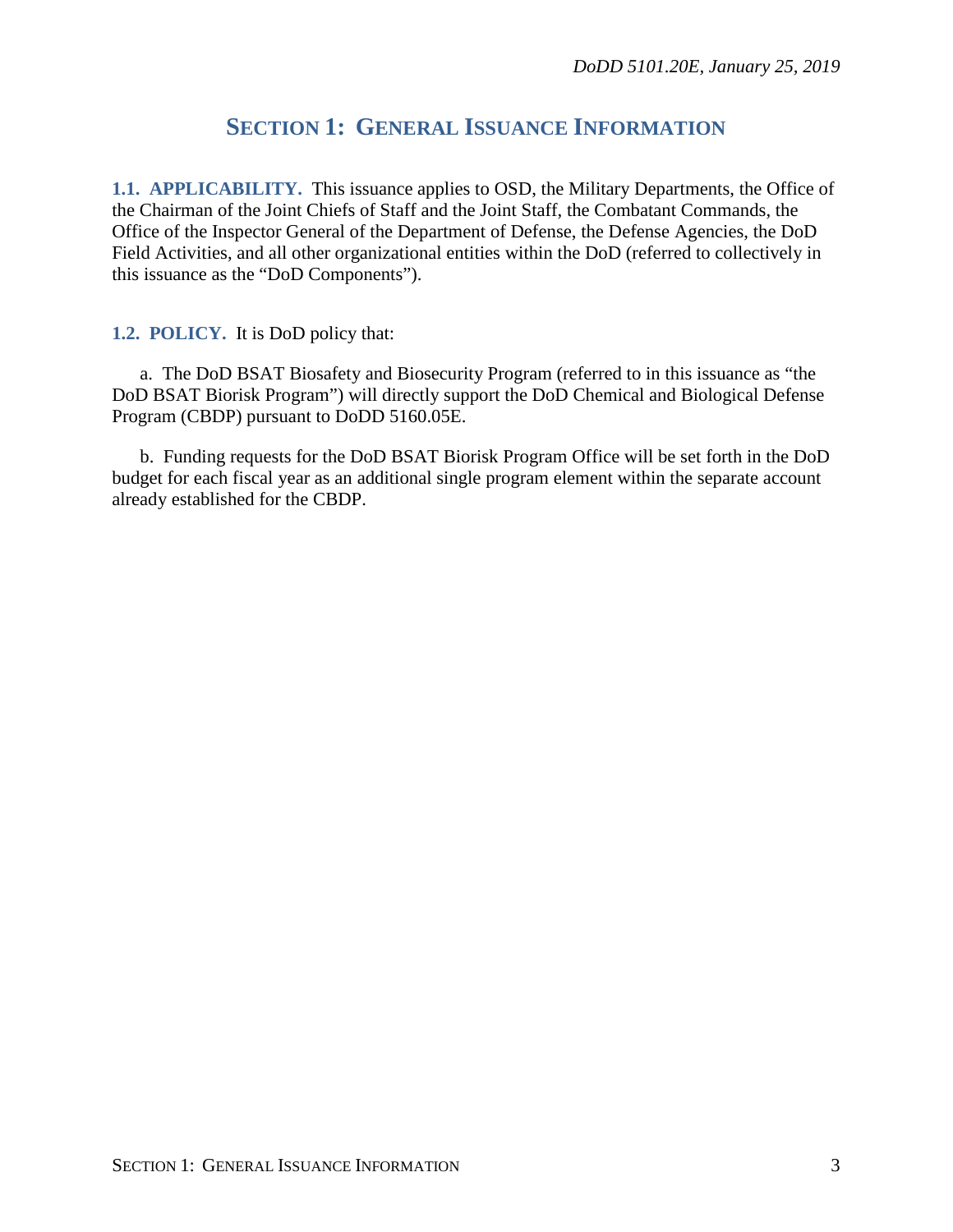### **SECTION 2: RESPONSIBILITIES**

#### <span id="page-3-1"></span><span id="page-3-0"></span>**2.1. UNDER SECRETARY OF DEFENSE FOR ACQUISITION AND SUSTAINMENT (USD(A&S)).** The USD(A&S):

a. Serves as the Principal Staff Assistant to oversee activities of the DoD EA for the DoD BSAT Biorisk Program, assessing the arrangement periodically in accordance with DoDD 5101.1.

b. Ensures the DoD BSAT Biorisk Program is added as a line item within the separate CBDP account, which is set forth in the DoD budget for funding requests each fiscal year.

c. Validates the BSAT Biorisk Program resource levels to ensure that they are consistent with the workload of the Military Services and approve all individual Military Service resource adjustments and staffing authorizations, military and civilian, to the BSAT Biorisk Program.

#### <span id="page-3-2"></span>**2.2. ASSISTANT SECRETARY OF DEFENSE FOR NUCLEAR, CHEMICAL, AND BIOLOGICAL DEFENSE PROGRAMS (ASD(NCB)).** Under the authority, direction, and control of the USD(A&S) and pursuant to DoDD 5134.08, the ASD(NCB):

a. Reviews and revises, as necessary, DoD BSAT biosecurity policy, coordinating with the Assistant Secretary of Defense for Sustainment (ASD(S)) to ensure the synchronization of the biosecurity and biosafety policies.

b. Oversees the DoD Components implementing synchronized BSAT biosecurity policy and ensures this policy is applied consistently across DoD.

c. Assists the Principal Staff Assistant in providing day-to-day oversight of activities of the DoD EA for the DoD BSAT Biorisk Program.

d. Ensures sufficient funding is available through the CBDP for managing a comprehensive DoD BSAT Biorisk Program across DoD BSAT-registered laboratories.

e. Ensures that ASD(NCB) representatives attending interagency meetings on biosafety or biosecurity keep the DoD EA for the DoD BSAT Biorisk Program informed of outcomes.

f. Coordinates with the DoD EA for the DoD BSAT Biorisk Program for approval or denial of waiver and exception requests regarding DoD biosecurity policy.

g. Assists the Office of the Under Secretary of Defense for Policy, Defense Technology Security Administration on matters related to export controls for international transfers of items and technology for biosafety and biosecurity.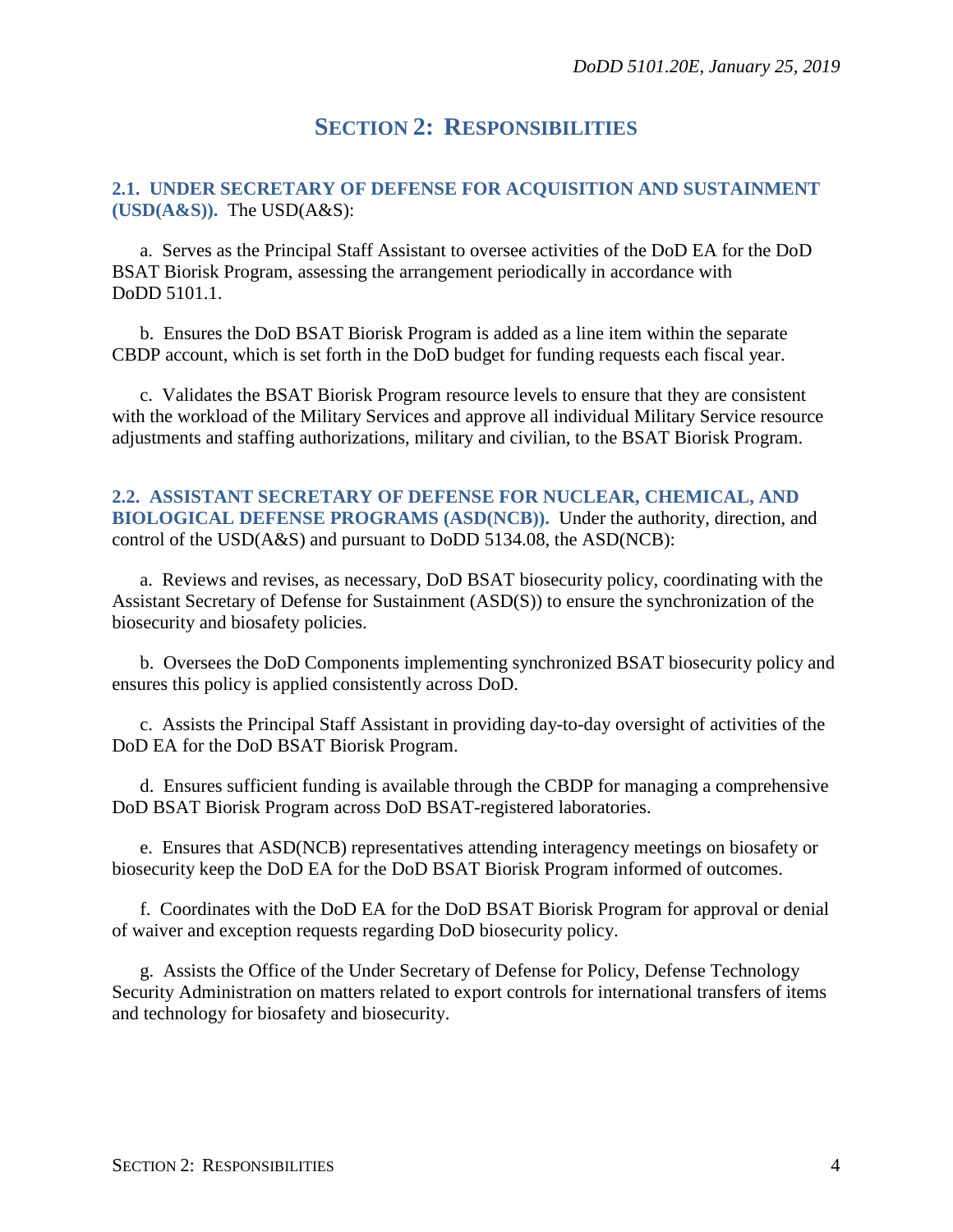<span id="page-4-0"></span>**2.3. ASD(S).** Under the authority, direction, and control of the USD(A&S), the ASD(S):

a. Reviews and revises, as necessary, departmental BSAT biosafety policy, coordinating with the ASD(NCB) to ensure the synchronization of the biosecurity and biosafety policies.

b. Oversees the DoD Components implementing synchronized BSAT biosafety policy and ensures these policies are applied consistently across DoD.

c. Coordinates with the DoD EA for the DoD BSAT Biorisk Program for approval or denial of waiver and exception requests regarding DoD biosafety policy.

<span id="page-4-1"></span>**2.4. DOD COMPONENT HEADS.** The DoD Component heads:

a. Provide feedback to the DoD EA for the DoD BSAT Biorisk Program on the effectiveness of BSAT biosafety and biosecurity policies, standards, and procedures.

b. Implement BSAT biosafety and biosecurity policies under the oversight of the DoD EA for the DoD BSAT Biorisk Program.

c. Support the DoD EA for the DoD BSAT Biorisk Program in determining authorizations for staffing the DoD BSAT Biorisk Program Office.

d. Provide appropriate representatives to participate in the team of experts established in Section 3 to identify best practices and to review inspection protocols.

e. Will fully comply with the provisions of the Select Agent Program regulations in accordance with Part 331 of Title 7, Code of Federal Regulations (CFR); Part 121 of Title 9, CFR; and Part 73 of Title 42, CFR, as applicable.

<span id="page-4-2"></span>**2.5. SECRETARY OF THE ARMY.** As the DoD EA for the DoD BSAT Biorisk Program, who exercises this authority through the Surgeon General of the Army and in addition to the responsibilities in Paragraph 2.4., the Secretary of the Army:

a. Has tasking authority of all DoD Components to support DoD EA responsibilities.

b. In coordination with the ASD(NCB) and the ASD(S), issues regulations and guidance to implement BSAT biosafety and biosecurity policies, standards, and procedures across DoD.

c. Provides feedback, as requested, through the USD(A&S) to the Deputy Secretary of Defense or his or her designee on the status of the DoD BSAT Biorisk Program.

d. Provides notice and information to the congressional defense committees in accordance with Section 1528 of Title 50, United States Code (U.S.C.).

e. Designates a Director for the DoD BSAT Biorisk Program Office to oversee the execution of the responsibilities outlined in Section 3.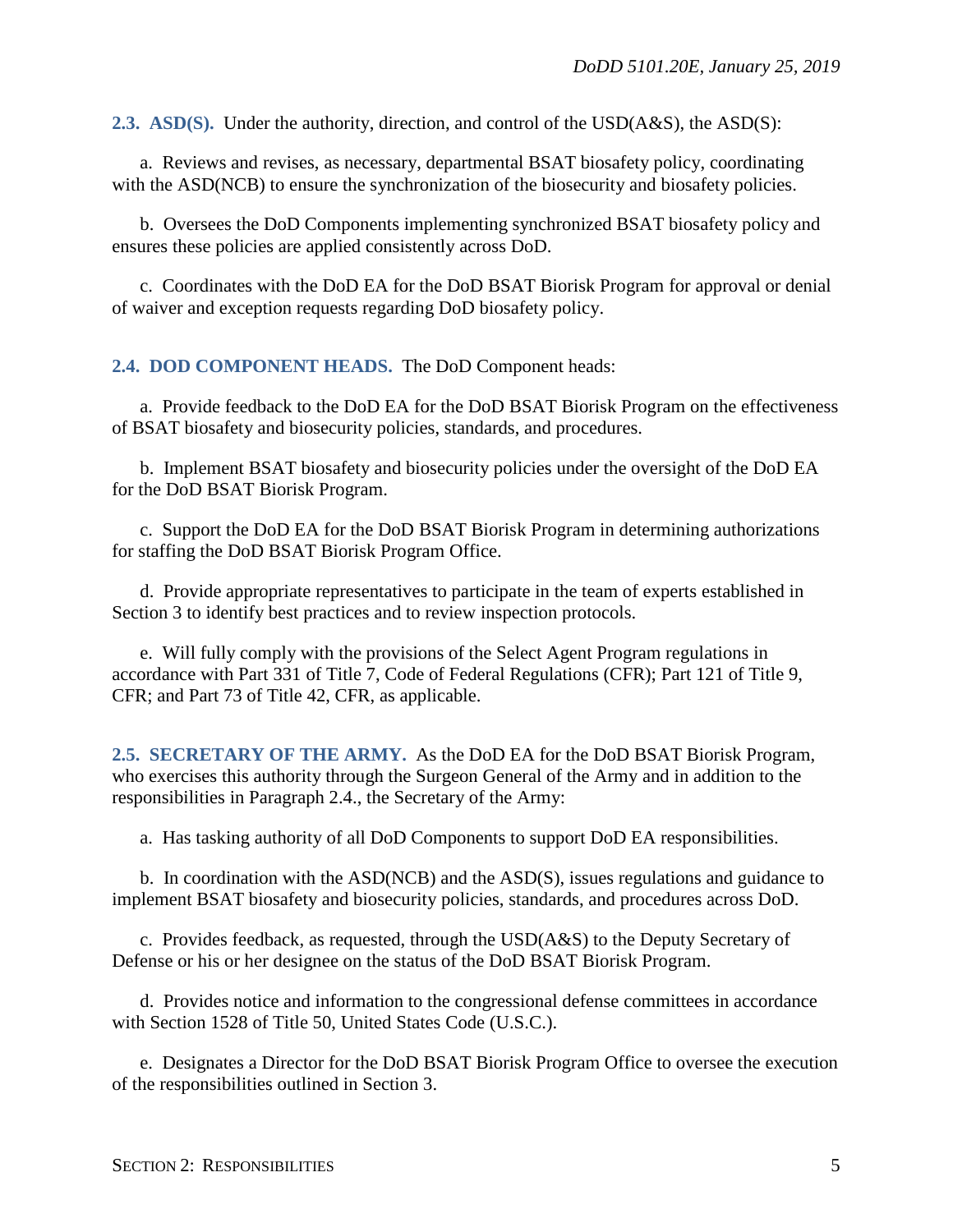f. May approve that the Surgeon General of the Army may further delegate EA responsibilities to a responsible official (general or flag officer or Senior Executive Service level) who will directly oversee the functions of the DoD BSAT Biorisk Program Office.

g. Works with other DoD Components to determine authorizations for staffing the DoD BSAT Biorisk Program Office.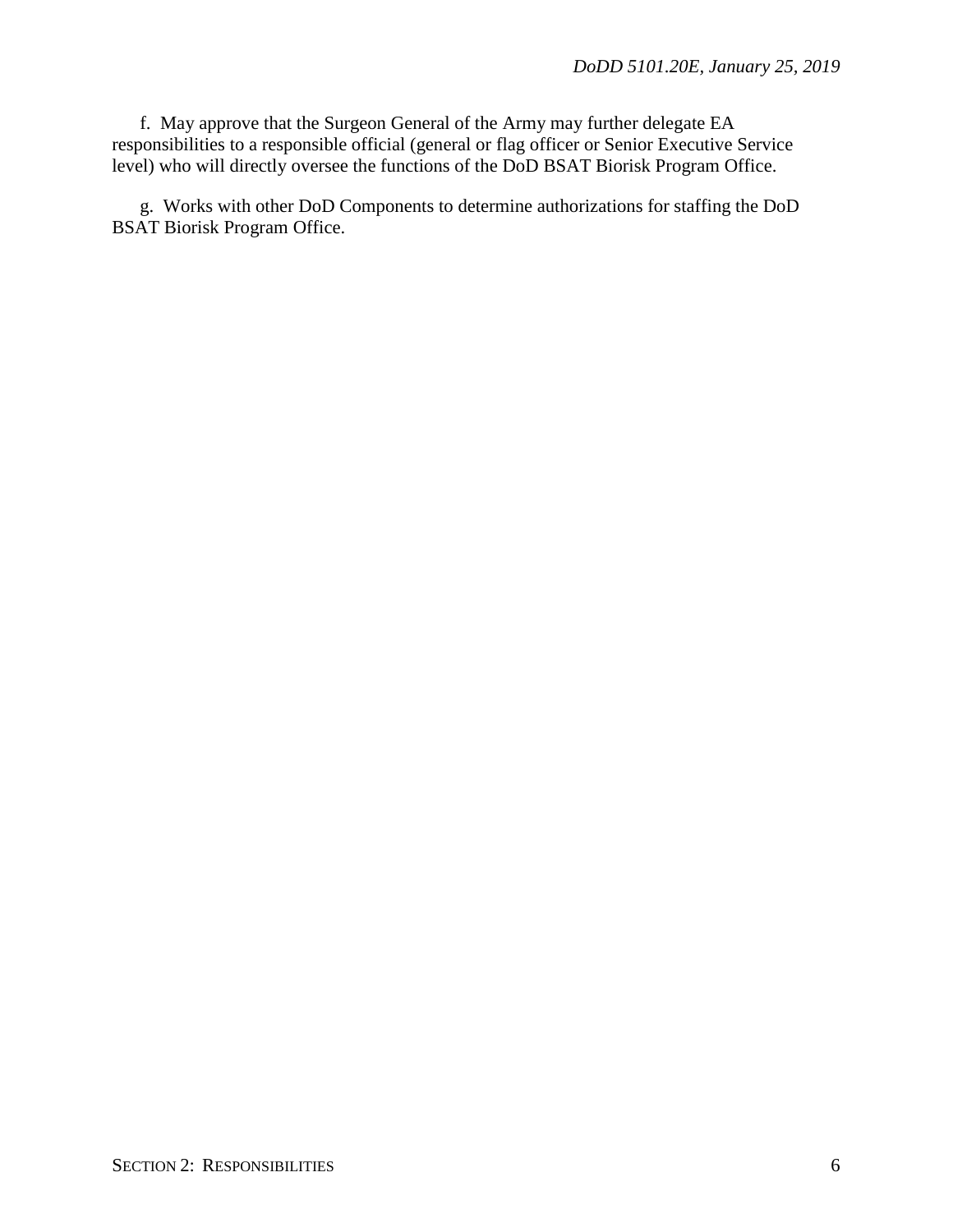## <span id="page-6-0"></span>**SECTION 3: GUIDELINES AND FUNCTIONS FOR THE DOD BSAT BIORISK PROGRAM**

The Director, DoD BSAT Biorisk Program Office, will:

a. Develop a comprehensive BSAT Biorisk Program that follows the guidelines for harmonization as outlined in Executive Order 13546. Specifically, this includes working with the Federal Select Agent Program to create a mechanism for coordinated and reciprocal inspection of DoD BSAT facilities; harmonizing administrative practices for DoD BSAT facilities where possible; ensuring consistent and timely identification and resolution of BSAT compliance issues; and assisting information sharing among DoD BSAT facilities and with other departments and agencies regarding oversight activities.

b. Provide feedback to the DoD EA on the status of the DoD BSAT Biorisk Program, at least semi-annually. Coordinate information for the semi-annual update with the ASD(NCB) and the  $ASD(S)$ .

c. Maintain an office responsible for executing the DoD BSAT Biorisk Program mission.

d. Establish a government-only scientific peer review panel to conduct an initial technical review, and subsequent periodic reviews, of biosafety protocols and procedures and biosecurity policies and procedures across DoD laboratories that handle BSAT. Implement changes to these protocols, procedures, and policies to enhance their effectiveness. This scientific peer review should include DoD and non-DoD representation whenever possible.

e. Direct a team of experts from across DoD laboratories to periodically identify best practices in BSAT biosafety and biosecurity and recommend appropriate changes to DoD BSAT biosafety and biosecurity policies to the ASD(S) and the ASD(NCB).

f. Develop a comprehensive inspection program that:

(1) Reviews inspection protocols and processes across DoD Components and identifies methods by which they could be further harmonized with the Federal Select Agent Program;presents any changes to the ASD(NCB) and the ASD(S) that would require new or revised policy.

(2) Tracks all internal and external inspection results and reports status of findings, recommendations, and actions taken to address deficiencies and trends to the appropriate DoD manager.

(3) Ensures all personnel included in inspection teams have scientific expertise, experience, and training that is deemed sufficient through coordination between the director and the inspection team lead.

(4) Ensures inspections include a review of site-specific vulnerabilities.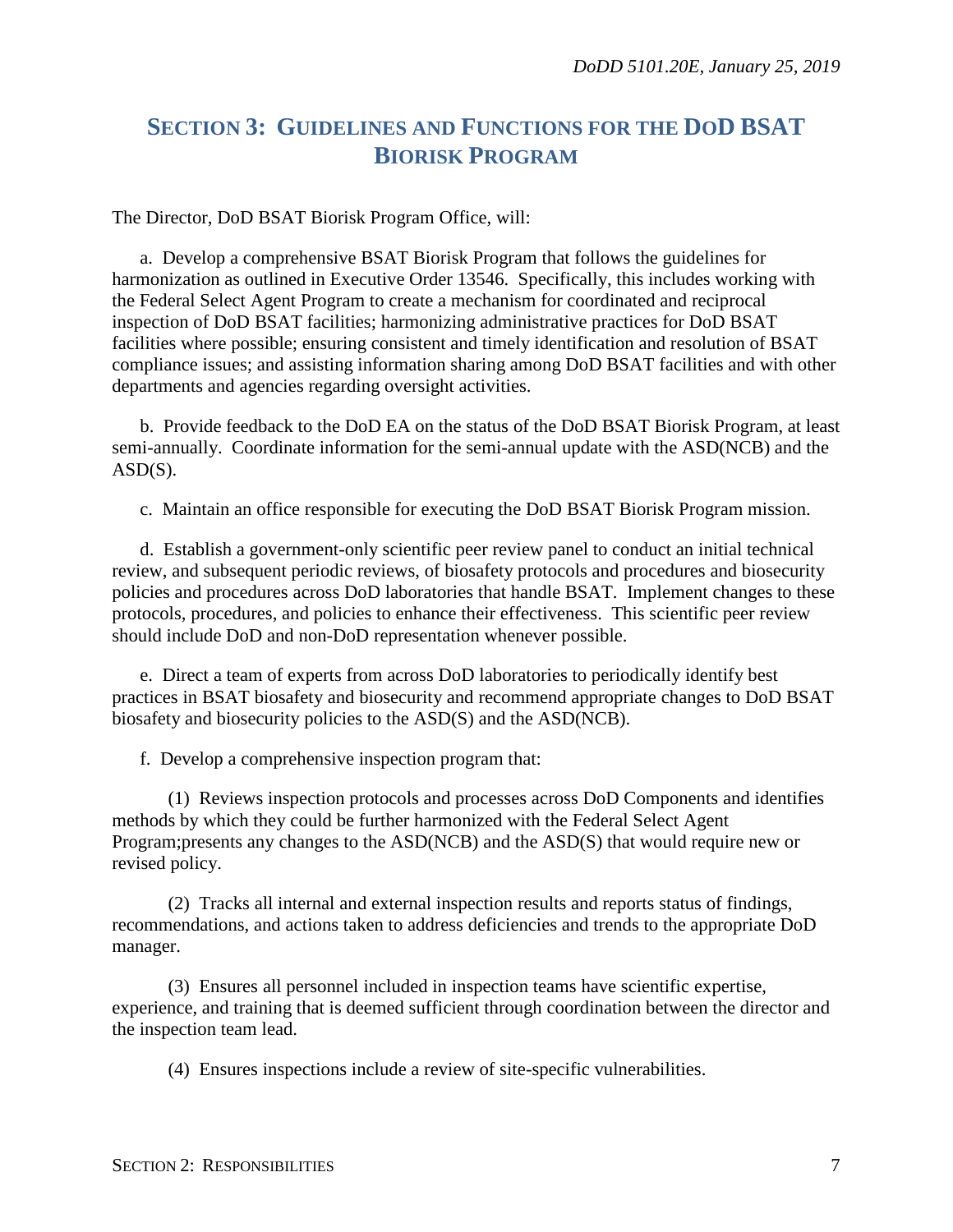g. Serve as DoD's primary point of contact for and liaison to the Centers for Disease Control and Prevention (CDC) and the Animal and Plant Health Inspection Service (APHIS) for BSAT biosafety and biosecurity matters to ensure departmental priorities or issues are clearly presented, addressed, and resolved. Summary reports of interactions with the CDC and the APHIS will be provided to the ASD(NCB) and the ASD(S).

h. Develop and implement an agreement with the CDC and the APHIS for scheduling inspections of DoD BSAT laboratories that are combined with any inspections required by DoD. This agreement should establish joint inspection criteria and guidance wherever possible.

i. Ensure that policy and procedural changes affecting BSAT laboratories are communicated to those laboratories and supporting personnel appropriately. If BSAT Biorisk Program procedural or policy changes are expected to affect DoD non-BSAT laboratories (e.g., non-BSAT research, environmental, surveillance, or veterinary reference laboratories) they should be informed appropriately.

j. Coordinate with the ASD(S) or the ASD(NCB) to process any request for a waiver to DoD BSAT biosafety or biosecurity policies, respectively.

k. Annually provide the DoD EA budget estimate to CBDP and update periodically through the year with expenditure rates and plans.

l. Designate a credentialed (Registered Biosafety Professional or Certified Biosafety Professional) biological safety officer to execute responsibilities assigned by the director regarding safety of DoD BSAT laboratories.

m. Designate a biological security officer to execute responsibilities assigned by the director regarding security of DoD BSAT laboratories.

n. Designate a quality management officer to execute responsibilities assigned by the director regarding quality control and assurance programs at DoD BSAT laboratories, ensuring they meet requirements in Section 1527 of Title 50, U.S.C.

o. Ensure that biosafety and biosecurity incidents occurring at DoD BSAT laboratories are reported to the appropriate authorities, including reports to meet the requirements in Section 1528 of Title 50, U.S.C.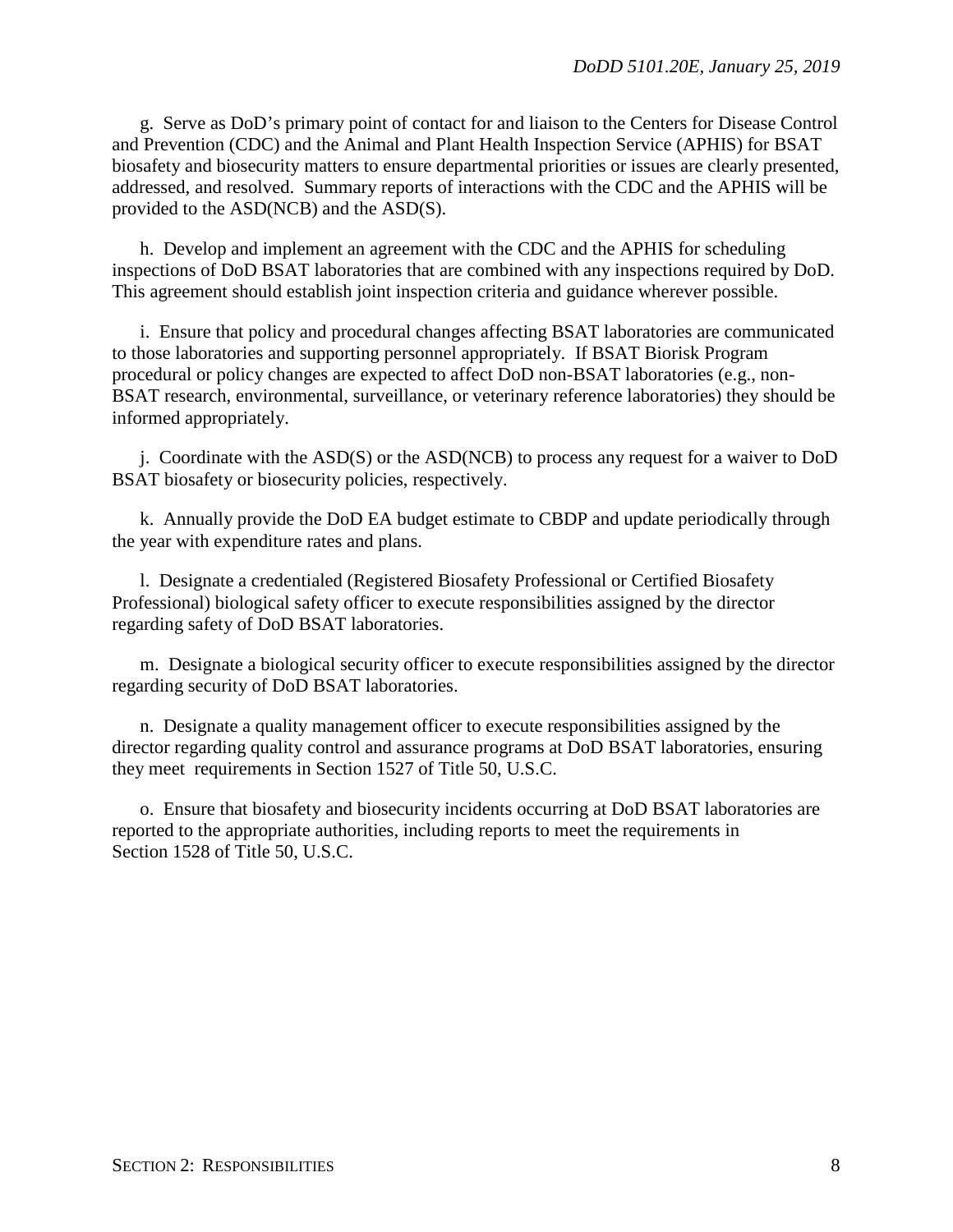## **GLOSSARY**

#### <span id="page-8-1"></span><span id="page-8-0"></span>**G.1. ACRONYMS.**

| <b>APHIS</b><br>ASD(S)<br>ASD(NCB)      | Animal and Plant Health Inspection Service<br>Assistant Secretary of Defense for Sustainment<br>Assistant Secretary of Defense for Nuclear, Chemical, and Biological<br>Defense Programs |
|-----------------------------------------|------------------------------------------------------------------------------------------------------------------------------------------------------------------------------------------|
| <b>BSAT</b>                             | biological select agents and toxins                                                                                                                                                      |
| <b>CBDP</b><br><b>CDC</b><br><b>CFR</b> | <b>Chemical and Biological Defense Program</b><br><b>Centers for Disease Control and Prevention</b><br>Code of Federal Regulations                                                       |
| DoDD                                    | DoD directive                                                                                                                                                                            |
| EA                                      | <b>Executive Agent</b>                                                                                                                                                                   |
| U.S.C.<br>USD(A&S)                      | <b>United States Code</b><br>Under Secretary of Defense for Acquisition and Sustainment                                                                                                  |

<span id="page-8-2"></span>**G.2. DEFINITIONS.** Unless otherwise noted, these terms and their definitions are for the purpose of this issuance.

**biosafety**. The discipline addressing the safe handling and containment of infectious microorganisms and hazardous biological materials.

**biosecurity**. The discipline addressing the security of microbiological agents and toxins and the threats posed to human and animal health, the environment, and the economy by deliberate misuse or release.